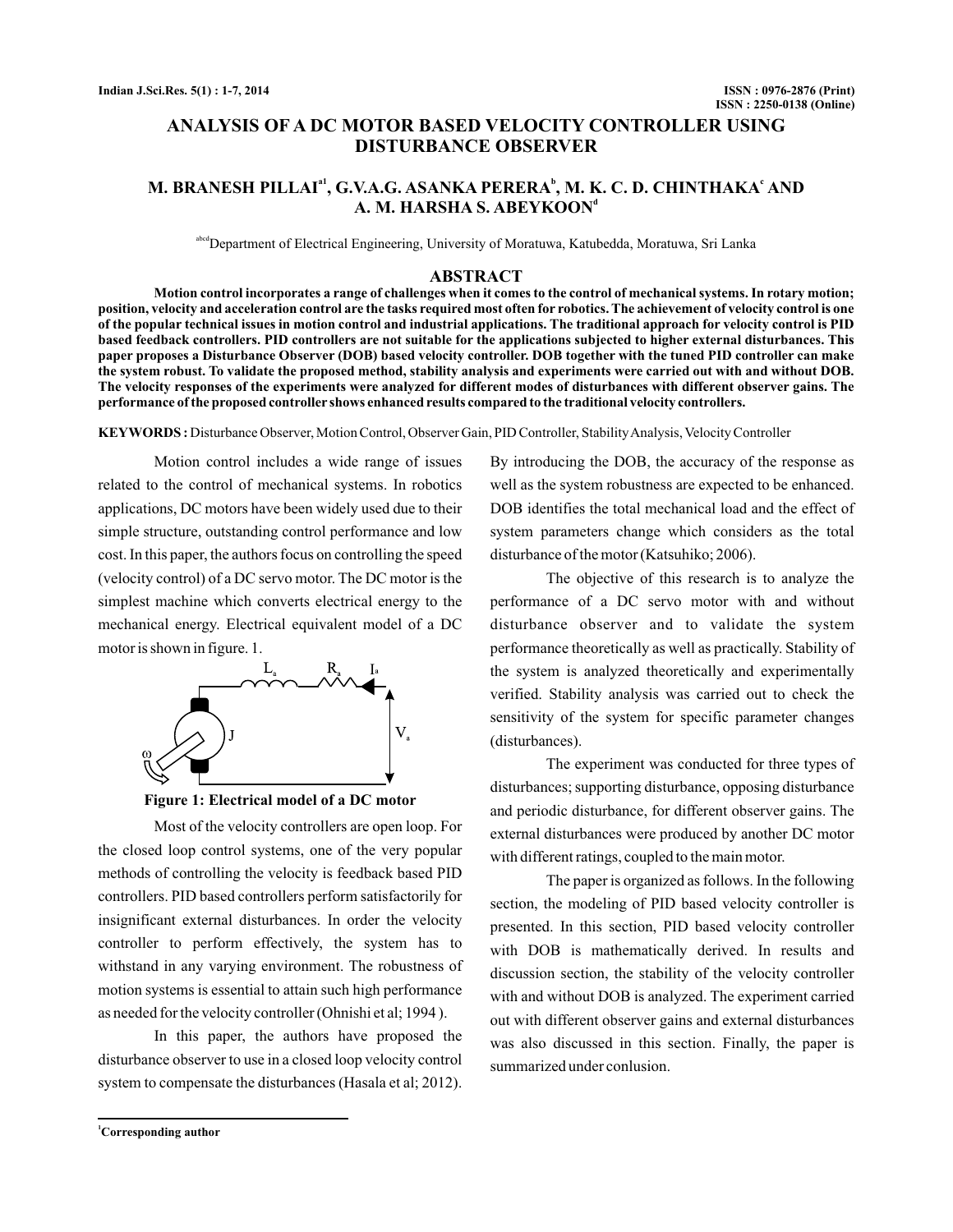## **MATERIALSAND METHODS**

#### **1. PID based velocity controller**

Figure 2 shows the PID based velocity controller. Velocity can be controlled using the voltage (Kuo; 2003). According to (1) the motor torque can be controlled by controlling the armature current.

$$
T_m(s) = K_t I_a(s) \tag{1}
$$

Where  $T_m$  is motor torque,  $K_t$  is the torque constant and  $I_{\rm a}$  is the armature current. Back emf also plays an important role as a feedback in this controller (Guoshing and Shuocheng; 2008).



**Figure 2 : PID based velocity controller**

Where,  $\omega_{ref}$  is reference velocity,  $\omega_{res}$  is velocity response,  $G_{\rm c}$  is the transfer function of PID controller,  $V_{\rm a}$  is armature voltage,  $R_a$  is armature resistance,  $L_a$  armature inductance,  $T_{dis}$  is total disturbances, J is motor inertia and  $K_{\rm e}$  is back emf constant.

$$
G_c = K_p + \frac{K_i}{s} + K_d s \tag{2}
$$

Transfer function of figure 2 is given by (3).

$$
\omega_{\rm res} = \frac{\left[ (\omega_{\rm ref} - \omega_{\rm res}) G_{\rm c} - K_{\rm e} \omega_{\rm res} \right]}{R_{\rm a} + L_{\rm a} s} (K_{\rm t} - T_{\rm dis}) (\frac{1}{\rm Js}) \tag{3}
$$

In order to analyze the system stability of figure 2. the transfer functions were derived with and without disturbances  $(T_{dis})$ .

Case 1: without disturbances  $(T_{dis} = 0)$ 

$$
G_1(s) = \frac{G_c K_t}{(R_a + L_a s + Js) + K_t (G_c + K_e)}
$$
(4)

Where,  $G1(s) = \omega_{res} / \omega_{ref}$ 

Case 2: with disturbances ( $\omega_{ref} = 0$ )

$$
S_1(s) = \frac{-(R_s + L_a s)}{(R_a + L_a s + J s) + K_t (G_c + K_e)}
$$
(5)

Where,  $S1(s) = \omega_{res} / T_{dis}$ 

Stability analysis for above two cases is discussed in the results..

#### **2. Disturbance Observer (DOB)**

DC motors are frequently subjected to different types of unknown disturbances such as external loads. These disturbances affect the performance of DC motor and may cause the system unstable. Controlling DC motor with unknown disturbances is a challenging task. DOB is used to suppress the unknown disturbances from the system. This estimation may then be used to compensate for the disturbance torque acting on the shaft thus, improving the system robustness to external toques and the load changes. The magnitude of the disturbance can be estimated and then be used to improve the performance of the control systems (Mizuochi et al., : 2006).

The disturbance torque can be obtained from (6). Here,  $K_t$  is the motor constant, J is the inertia of the load coupled to the rotor and the subscript n is used to denote the nominal values.

$$
T_{dis} = K_{tn} I_a^{ref} - J_n \ddot{\theta} \tag{6}
$$

Control block diagram of above equation is shown in figure 3.



**Figure 3: Block diagram of the motor with disturbance**

The disturbance torque  $(T_{dis})$  can be calculated from angular acceleration of the motor and the current reference. In practical situations, the angular acceleration cannot be measured directly using available sensors. Therefore, it is normally calculated by differentiating the angular displacement measured from the wheel encoders.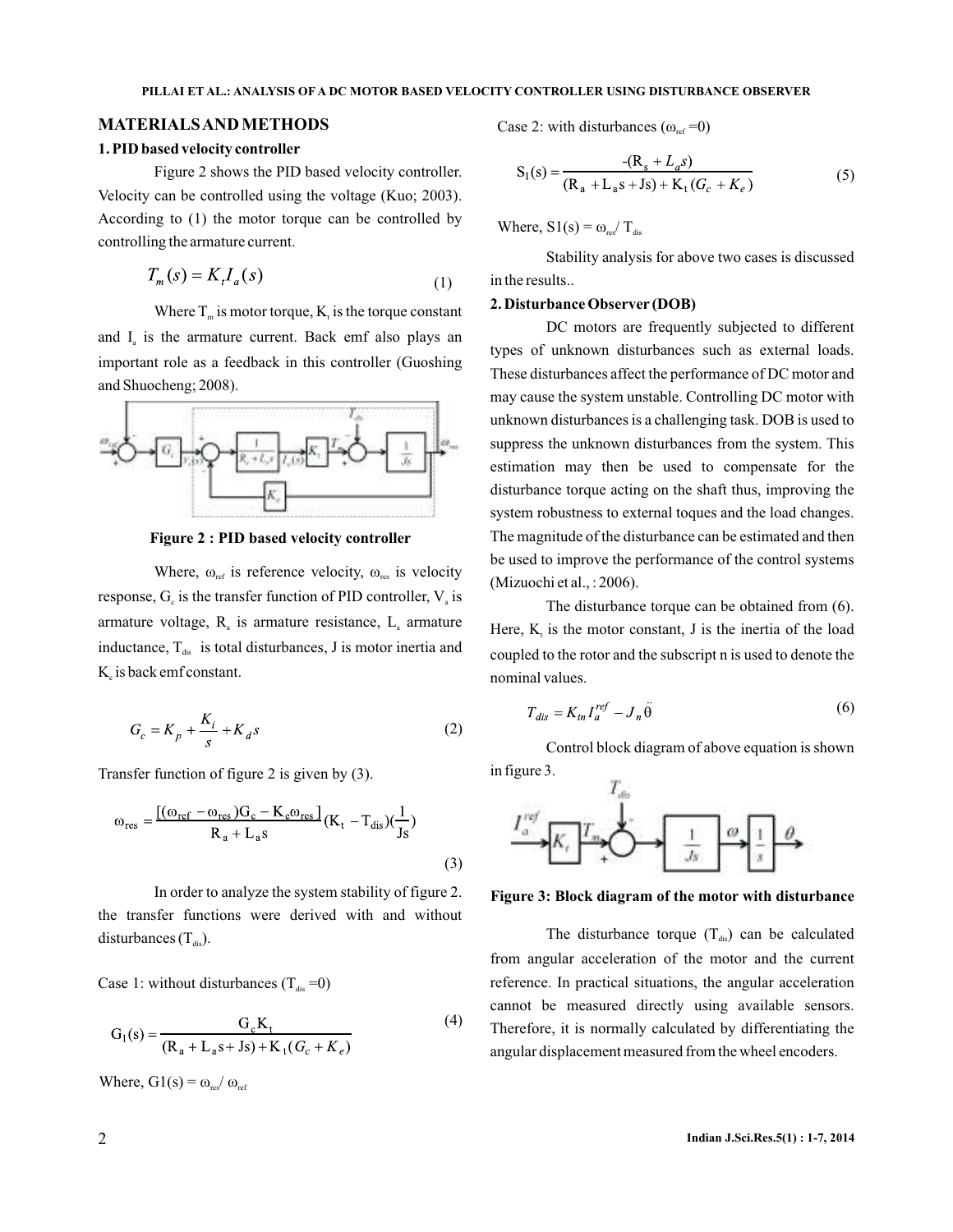As shown in figure 4,  $T_{dis}$  represents the sum of external load torque, fixed friction and viscous friction. Where, is the estimated disturbance torque. Furthermore, a low pass filter is used at the output of the disturbance torque calculation to cancel out the noise components of the differentiator. If the filter is of the first order, the output can be expressed as,



**Figure 4: Control block diagram of disturbance observer**

$$
\hat{T}_{dis} = \frac{G_{dis}}{(s + G_{dis})} (K_m I_a - J_n \ddot{\theta})
$$
\n(7)

System represented by figure 4. Is derrived after introducing the pseudo derivative (Nwokah and Osita, 1987) and a low pass filter which would improve the performance significantly. Where,  $G_{\text{dis}}$  is the angular cutoff frequency of the low pass filter. The disturbance observer estimates the disturbance torque on the control system and compensates for it (Abeykoon et al., 2008).

## **3. PID based velocity controller with DOB**

Motor disturbance includes the frictional effects, load and the effects of parameter variations (Abeykoon, 2008). Usually this disturbance is not measurable. However, if a control block as shown in figure 4., is implemented, the motor disturbance  $(T_{dis})$  will become measurable and it is usually taken out after a low pass filter as indicated in the same figure.

Disturbance observer observes the disturbance force in the system without using force sensors. It is

designed to estimate the disturbance with the help of a encoder and a current sensor attached to the motor (Katsura et al., 2008). Figure 5 shows the PID based velocity controller with disturbance observer. This was the control system which used at the experiment to validate the proposed controller.



**Figure 5: PID based velocity controller with DOB**

Similarly, as done under PID based velocity controller above, another two transfer functions were derived for the system when DOB is present.

Case 1: without disturbances  $(T_{dis}=0)$ 

$$
G_2(s) = \frac{[K_t K_{tn} G_c(s + G_{dis})]}{[s(R_a + L_a s)(J_n K_{tn} s + J_n K_t G_{dis}) + K_t K_{tn} (s + G_{dis}) (K_e + G_e)]}
$$
(8)

Where,  $G2(s) = \omega_{\text{res}}/\omega_{\text{ref}}$ 

Case 2: with disturbances ( $\omega_{ref} = 0$ )

$$
[K_{\text{tn}}G_{\text{dis}}(R_{\text{a}} + L_{\text{a}}s)
$$
  
\n
$$
S_2(s) = \frac{-(K_{\text{tn}}(R_{\text{a}} + L_{\text{a}}s)(s + G_{\text{dis}}))]}{[K_{\text{tn}}Js(R_{\text{a}} + L_{\text{a}}s)(s + G_{\text{dis}}) - K_{\text{tn}}K_t(G_c + K_e)(s + G_{\text{dis}}) - sG_{\text{dis}}(J_nK_t + K_{\text{tn}}J)(R_{\text{a}} + L_{\text{a}}s)]}
$$
\n(9)

Where,  $S_2(s) = \omega_{\text{res}} / T_{\text{dis}}$ 

However the effect of the low pass filter and friction component B has been neglected in the analysis.

#### **RESULTSAND DISCUSSION**

#### **1. Stability analysis**

In the stability analysis of the system, the torque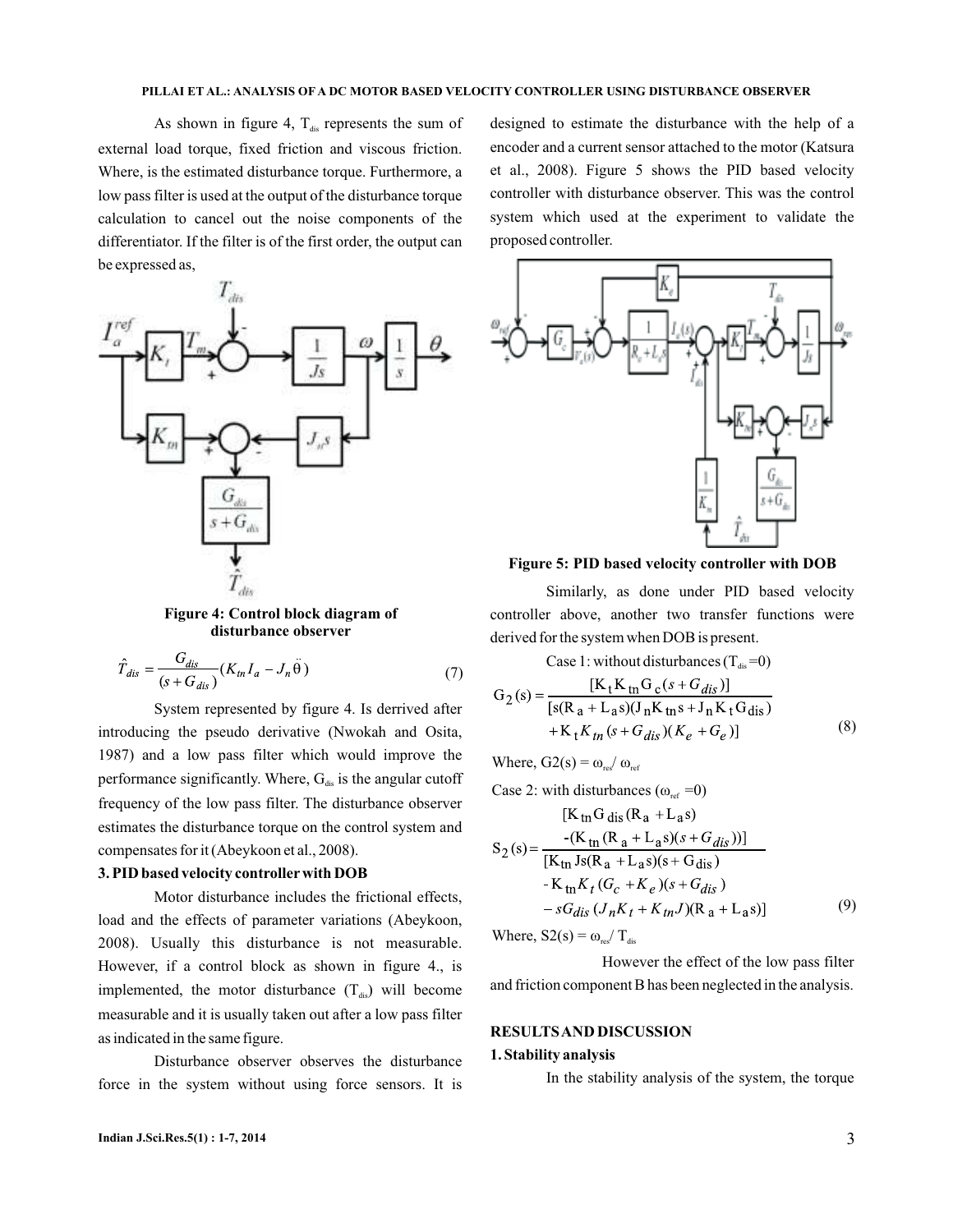





**Figure 7 : Root locus plot for**  $T_{dis}=0$ **, with DOB** 



coefficient and inertia were considered as non-varying and equal to their nominal values. For the simplicity of the calculations, a one DOF system was considered.





Figure 6 and 8 show the root locus plot for the open loop transfer functions of (4) and (5) respectively without applying DOB. Both loci have the same shapes since the denominators of (4) and (5) are similar. According the loci, the PID based system is stable. Once DOB is introduced, both systems' ( $T_{dis} = 0$  and  $\omega_{ref} = 0$ ) stability improves. These improvements are evident from the pole movements of root loci in figure 7 and 9.

## **2. Experimental results**



**Figure 10: Experimental setup**

**Figure 8 : Root locus plot for**  $\omega_{ref} = 0$ **, without DOB Eigure 10 shows the hardware arrangement of the** experimental platform. The main motor is by Electrocraft Inc with the specifications listed in table 2. The hardware platform consists of a PWM driven motor driver with a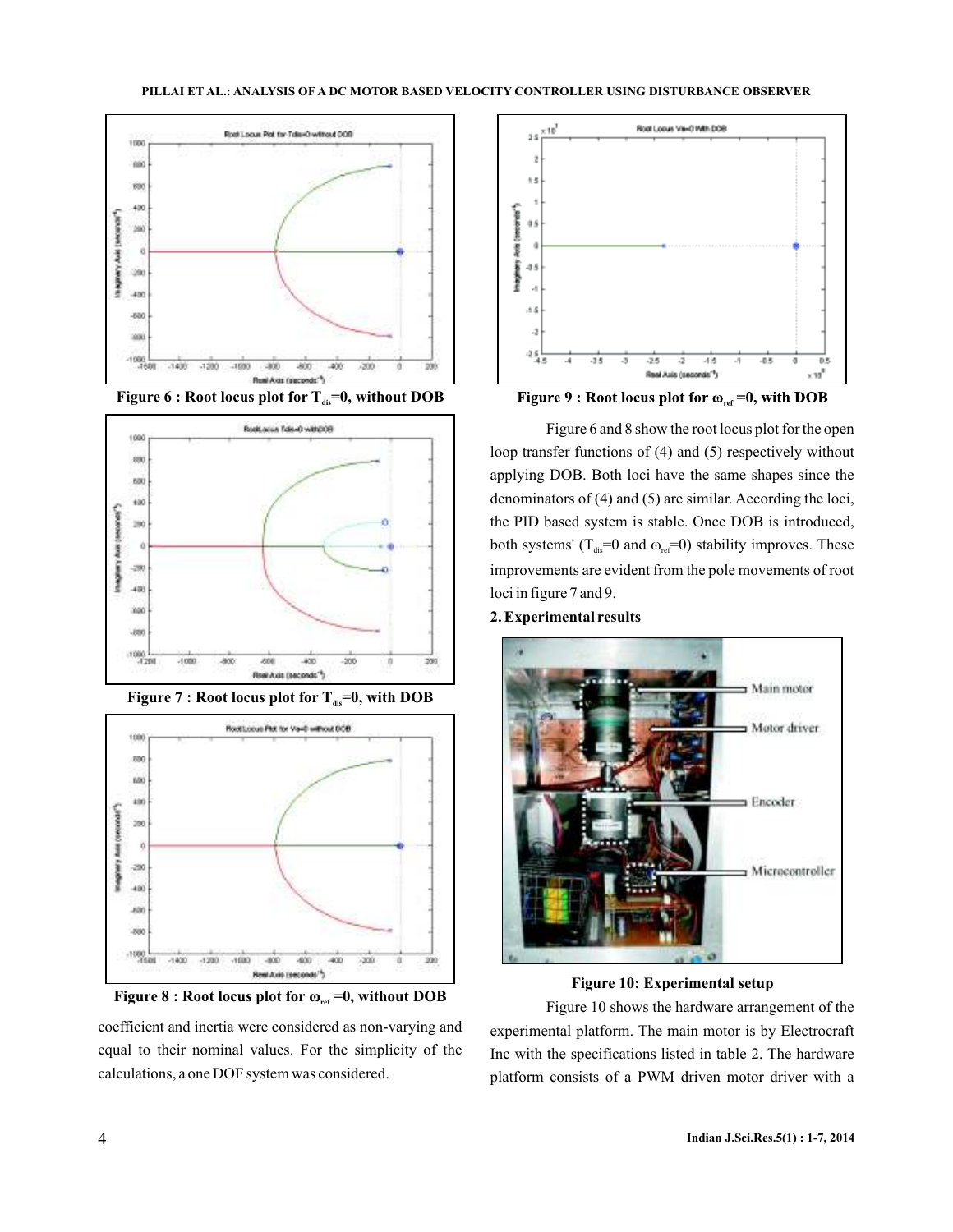driver IC (DRV8432 by Texas Instrument) which can carry current up to 14A with 24A peak load. The motor driver is operated by the PWM signals generated from mbed NXPLPC1768 microcontroller. Position sensing is done by an encoder coupled to the main motor.



**Figure 11: Different modes of disturbances**

As shown in figure 11, the external disturbances were applied using an another small DC motor with different ratings. The motor shafts were coupled and the disturbance motor was mounted on top of the main motor to minimize the gravity effect of the coupled motor. The disturbances were applied in three modes; supporting, opposing and periodic. In the supporting and opposing modes, the applied disturbances were generated by the controller of the disturbance motor with a constant PWM. In the periodic disturbance mode, the applied disturbance is a constant sinusoidal disturbance with varying frequency. The directions of rotation of motors in each mode are indicated by arrows in the figure 11. The experimental parameters of the tuned system are shown in table 1.

The velocity responses for three types of disturbances were plotted against time and shown in below figures, from figure 12 to figure 17..

Figure12-15. the graphs show the velocity responses correspond to with and without DOB. Moreover, figure 12 and 13 show the response of the system for supporting disturbance and figure 14. and 15. A frequency variation in the system response is due to the feedback component of the controller. When the supporting disturbance is applied with a higher frequency, the DOB

**Table 1 : The experimental parameters**

| Parameter                                     | Symbol             | Value       | Units             |
|-----------------------------------------------|--------------------|-------------|-------------------|
| Motor Inertia                                 | $J_{n}$            | 0.268       | Kgcm <sup>2</sup> |
| Torque<br>coefficient                         | $K_{t}$            | 13.4        | Ncm/Am            |
| Proportianal<br>constant                      | $K_{\mathfrak{p}}$ | 0.07        | rad/sec           |
| Integral constant                             | $K_i$              | $10^{(-7)}$ | rad/sec           |
| Derivative<br>Constant                        | $K_d$              | 0.09        | rad/sec           |
| $Cut$ -off<br>frequency of low<br>pass filter | $\rm Ga$           | 100         | <b>Hertz</b>      |

**Table 2 : DC motor specifications**

| Parameter         | Value      | Units      |
|-------------------|------------|------------|
| Rated output      | 0.2        | kW         |
| Rated/max. torque | 20.5/169.5 | Ncm        |
| Ecoder resolution | 25000      | Pulses/rev |



**Figure 12: Supporting disturbance without DOB**



**Figure 13: Supporting disturbance with DOB**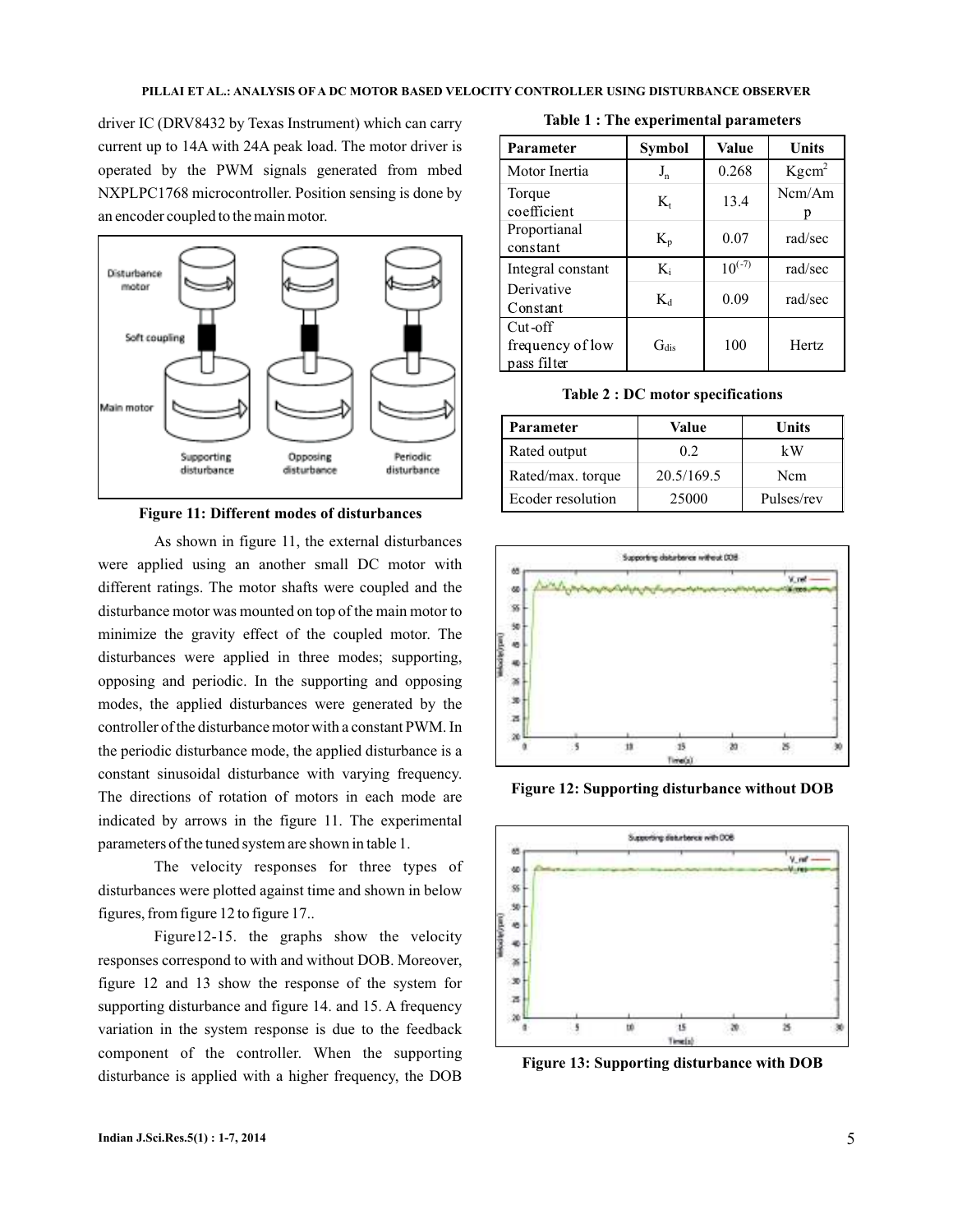

**Figure 14 : Opposing disturbance without DOB Figure 17 : Periodic disturbance with DOB**



**Figure 15 : Opposing disturbance with DOB**



**Figure 16 : Periodic disturbance without DOB**

compensates it and finally results in a slightly oscillating **ACKNOWLEDGEMENT** response. For the opposing and periodic disturbances also, the system responses is similar.

In all the three cases, the velocity responses of the system clearly show the improved performance when the DOB is applied. The responses of the system closely follow



the reference velocities and the effect of the external disturbances are almost cancelled out.

#### **CONCLUSION**

In this paper, a velocity controlling mechanism for a brushed DC motor was proposed. The stability of the system was analyzed using root locus methods. The system with DOB showed a higher degree of stability compared to the only PID based system. In order to check the system responses, the experiment was conducted with different types of disturbances. Further, these responses were analyzed with and without DOB. The system response increases when the DOB is incorporated to the PID based system. Since disturbance observer compensates for load variations, friction and modeling errors, system response has become highly robust as seen in the results. When the observer gain is increased, it results in high frequency variations of the motor torque. DOB based velocity controller is more suitable for DC motors which are subjected to high disturbances and using under nonlinear conditions. Also, this technique can be used for parameters estimation, friction components identification of dc motor etc.

Authors would like to express their gratitude to MBED (mbed.org) for providing microcontrollers for this research.